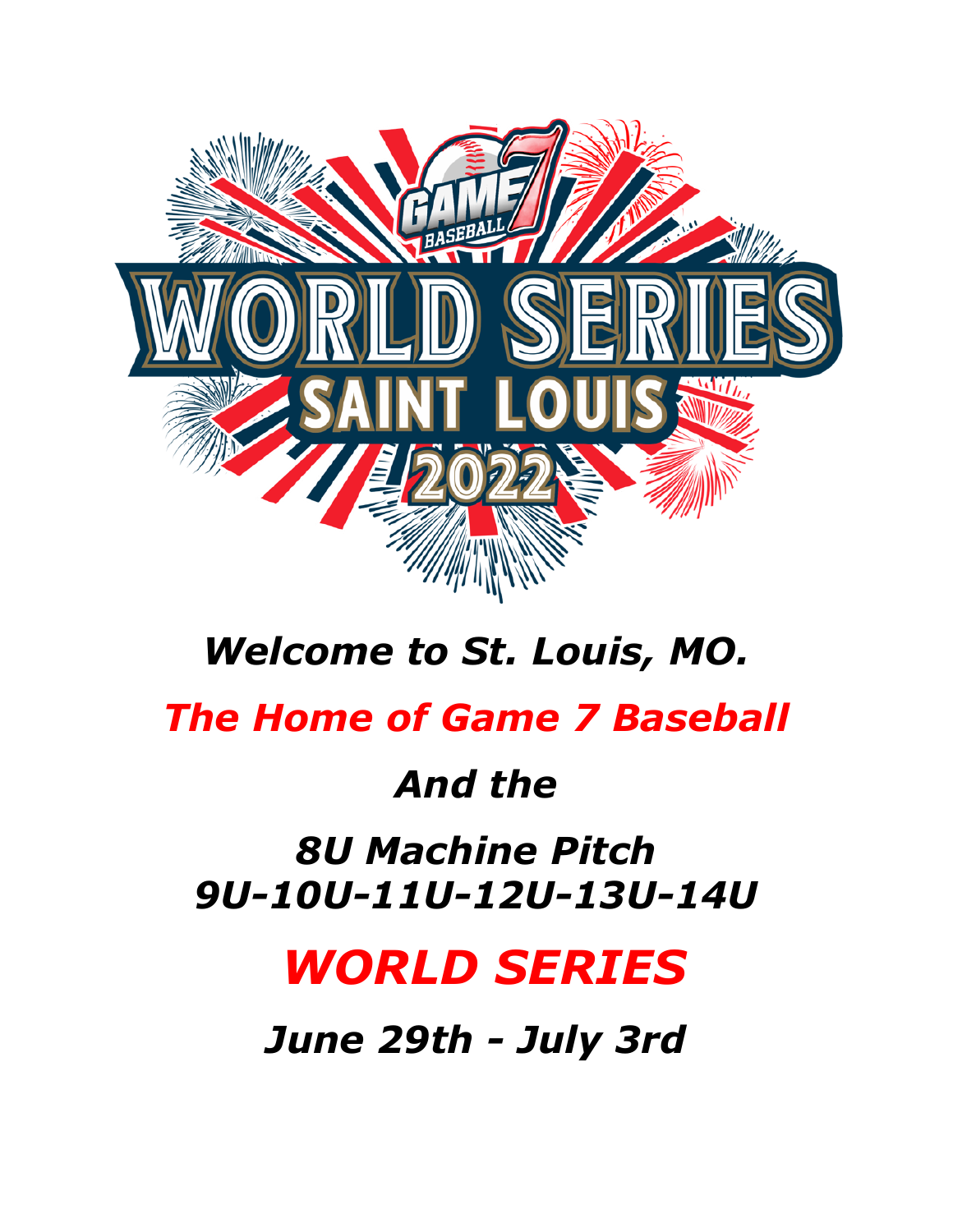# *OPENING CEREMONIES BUSCH STADIUM On-field Parade CARDINALS vs. MARLINS*

*<https://game7baseball.com/baseball/Regions/missouri/cardinals-tickets>*



**Dave Schmidt** (314) 779-5144 dave@game7baseball.com

> **Dave Penning** (314) 223-9611 dp@game7baseball.com

**Rainout Hotline:** (314) 904-3377

**LOCATIONS: Chesterfield Valley Athletic Complex**

<https://www.chesterfield.mo.us/athletic-complex-video.html>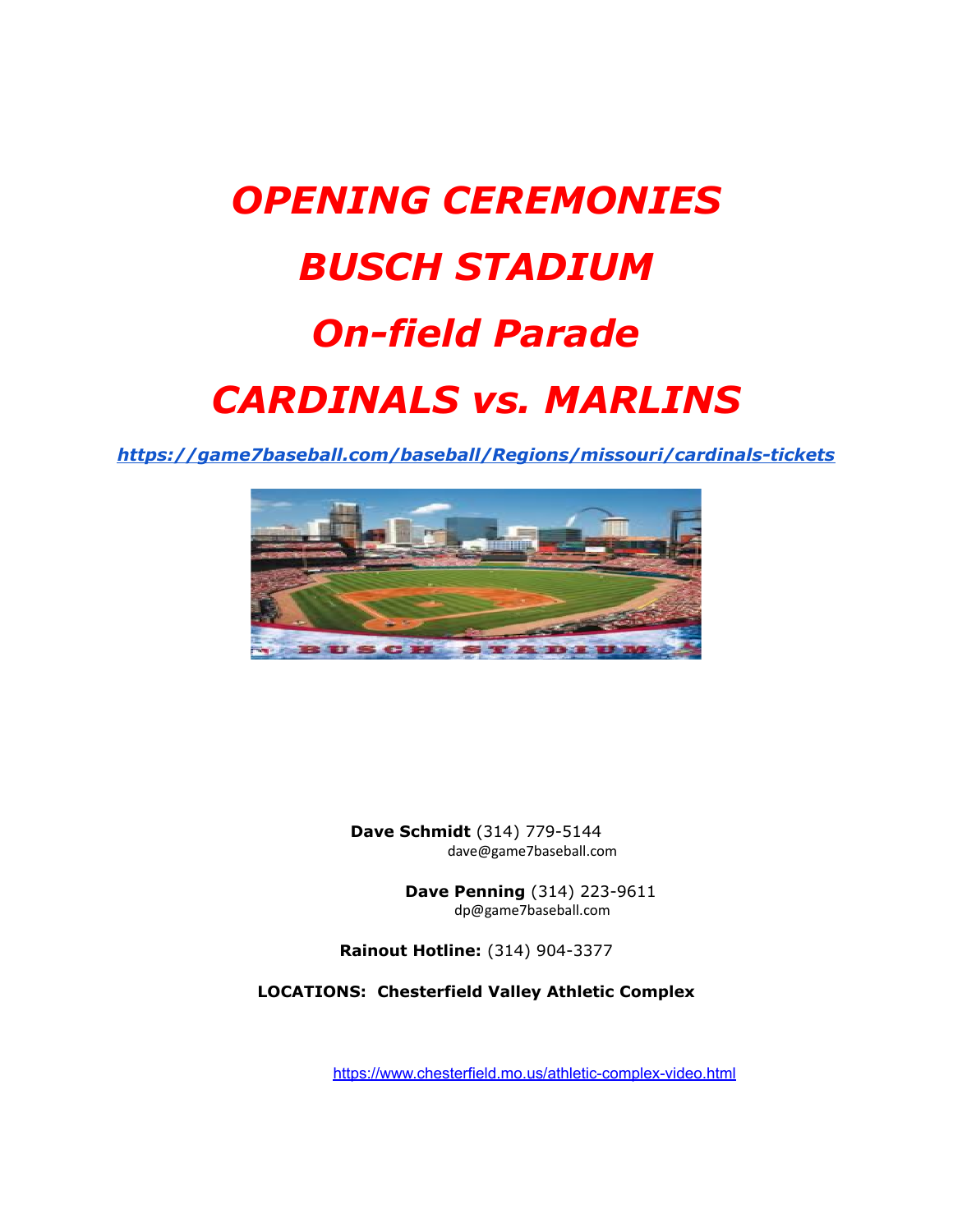**TEAM CHECK IN:** 1 1/2 Hours prior to the start of your 1<sup>st</sup> scheduled pool game at Team Check In site. Please have copies of ALL players' birth certificates in case there is a protest against you (No exceptions). ALL ROSTERS will be available to view on our website. Make sure all information is correct: Spelling of last names and jersey number are a must! "Your opponents WILL monitor this!"

**TOURNAMENT FORMAT: 4 Game min.** 2 Pool into a Seeded GOLD Bracket. Ist game Gold bracket loser will drop down to Single elimination SILVER Bracket.The exact format of the tournament will be set by the tournament director following Game 7 Baseball guidelines after all entries are finalized. Games will begin on Thursday July 1st at 8:00am and continue through Sunday. July 4th. (Weather permitting)

#### **TOURNAMENT RULES:**

**<https://game7baseball.com/baseball/game-7-national-tournament-rules-2021>**

**TOURNAMENT SCHEDULE:** Will be available at [www.game7baseball.com](http://www.game7baseball.com)

**TOURNAMENT BRACKETS / SCORES / STANDINGS** [www.game7baseball.com](http://www.game7baseball.com)

**HOTEL INFORMATION:** Stay And Save Event: We offer premier hotels in great locations at a discounted rate. **\*FREE CARDINAL tickets** promo available for those who stay at one of our LHM \*contracted hotels (call for details). See our list of hotels on the homepage of the web site under the **HOTEL INFO** tab. Please note the Cards Ticket Promo is for LHM Properties Only.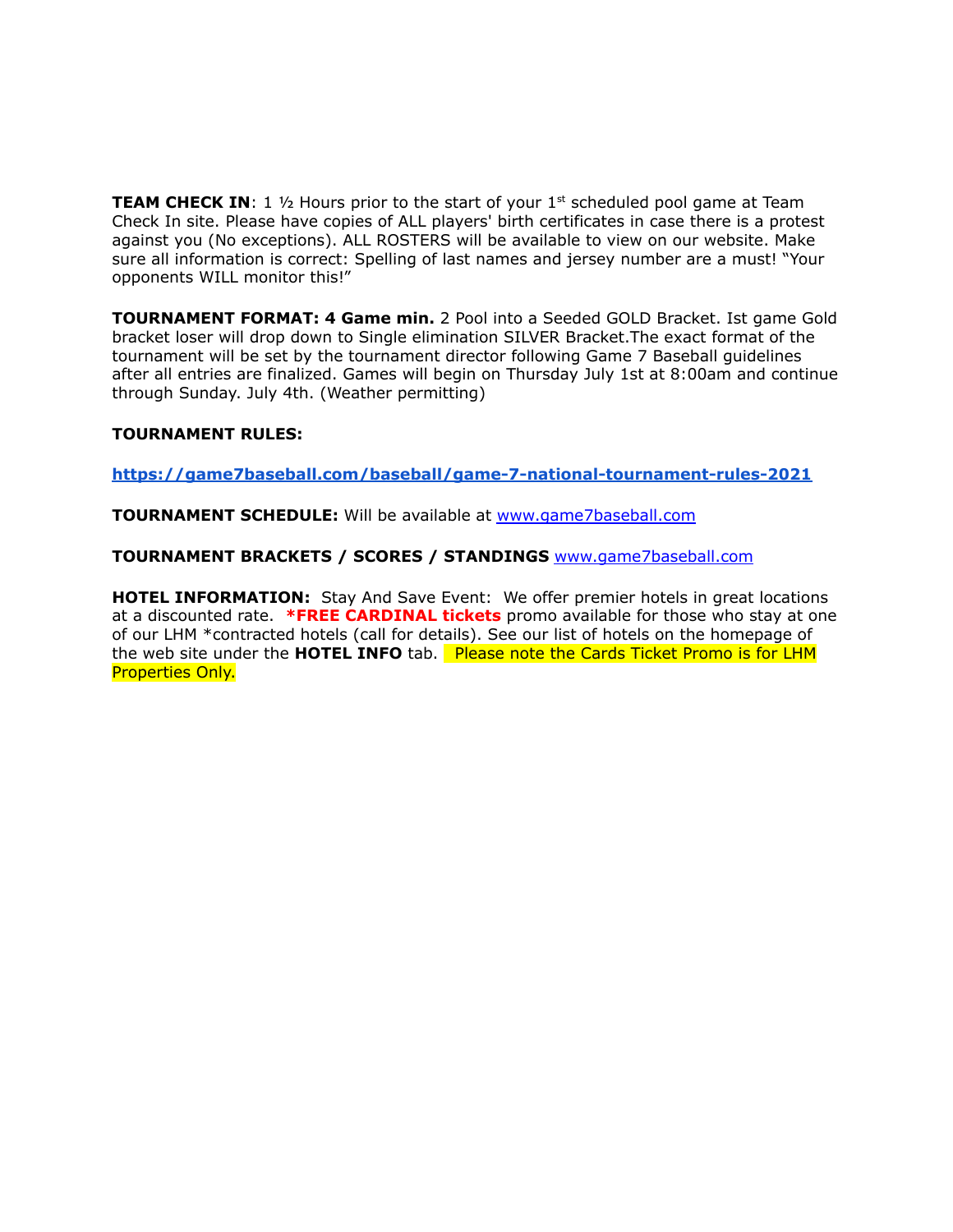#### **OPENING CEREMONIES / CARDINALS GAME:**

Wednesday June 29th

Game Time: TBD

Parade Time: TBD (East Ramp)

**Location**: Busch Stadium 700 Clark ST. St. Louis MO. 63102

\*\* Everyone will enter the stadium through **GATE #1**. After entering the stadium players and coaches (only) will proceed to the **EAST RAMP** (to the right) where they will be staged on the RAMP to enter the field. All tickets **MUST** have Game 7 Baseball printed on the ticket. All tickets will be checked before entering the field. The on-field Parade will start at TBD.

Everyone planning on attending the game must purchase a ticket. All players and coaches will parade around the field at Busch Stadium before the St. Louis Cardinals / Miami Marlins game. To be eligible for the on field parade, all tickets MUST be purchased through Game 7 Baseball. Order via phone (**314) 345 -9341** ask for **Thomas McCarty** or click here:[Cardinals.com/game7](http://cardinals.com/game7)

**FREE CARDINALS TICKET PROMO:** Teams that stay in one of our \*Host Hotels and meet the minimum requirement of room nights (14), will receive a FREE ticket to Wed June 29th Opening Ceremonies Cards vs. Marlins. FREE Tickets will be issued to ROSTERED PLAYERS ONLY! To guarantee that your group sits in the same section please call with The St Louis Cardinals and place your group order. Game 7 will reimburse your team representative for the number of tickets purchased for the rostered players. This check will be issued at Team Check In. Please have a copy of the team roster and ticket receipt.

**LHM Hotel Contact**: Patti Miller (314) 212-2150 [Patti.miller@swphotels.com](mailto:Patti.miller@swphotels.com)

**Cardinals Contact**: Thomas McCarty (314) 345-9341 must mention Game 7 World Series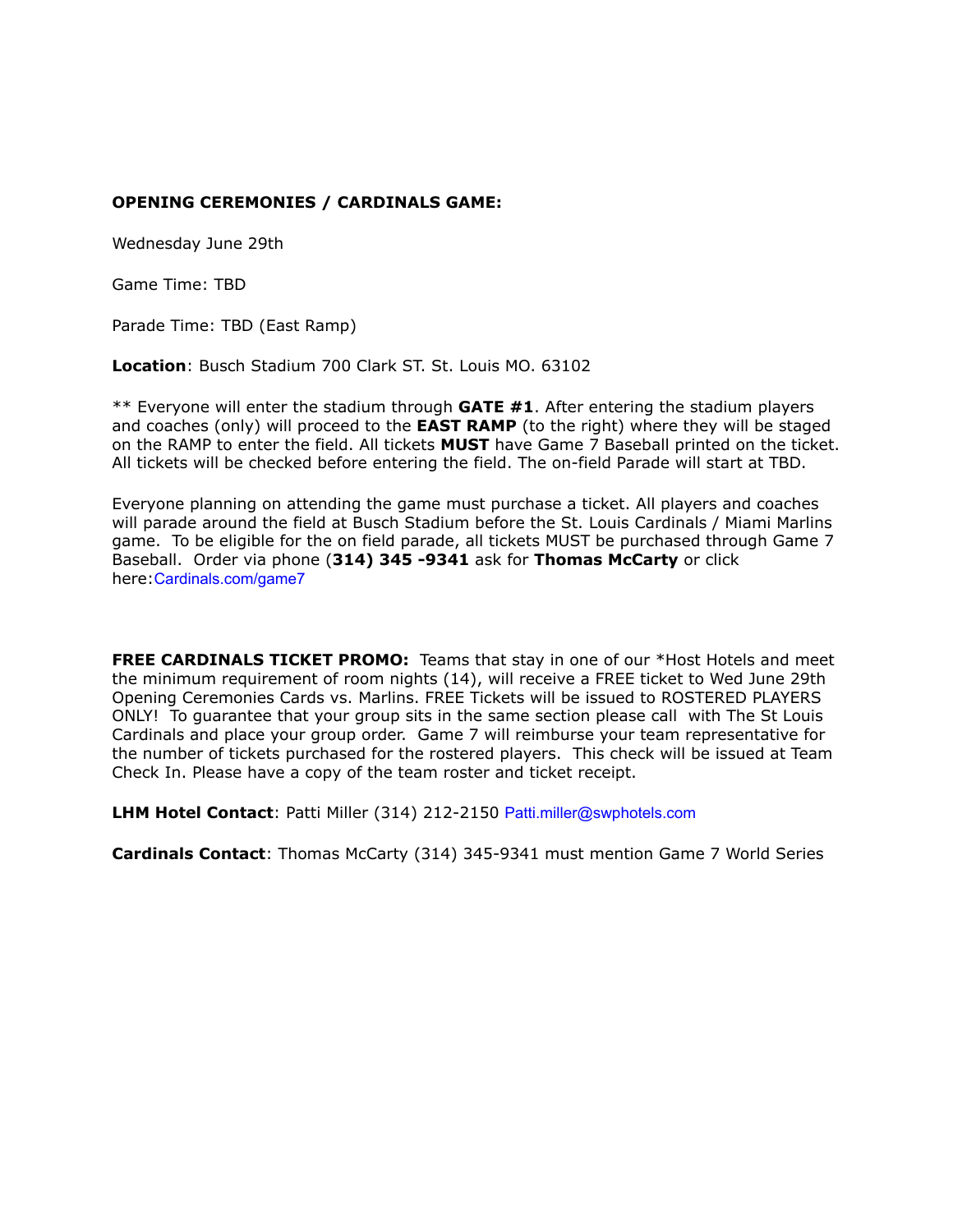#### **SKILLS COMPETITION: PLAYERS MAY ONLY ENTER ONE EVENT!**

#### **Time: TBD**

#### **Location: CHESTERFIELD VALLEY ATHLETIC COMPLEX**

Teams will have an opportunity to compete in a skills competition. No player will be allowed to enter more than one event. This will also be a great time for **PIN TRADING!!**

**Skills competition** includes:

**HOME RUN DERBY** (1 per team)

**ROUND THE HORN** (P, C, 3B, 2B, SS, 1B back to C) 6 players

**FLYING SPIKES** (base running) remaining players not in an event

- DJ / Announcer to broadcast LIVE
- Special Event for Team Mom / Representatives
- Face painter
- Raffles and Attendance prizes
- Mascots
- Live interviews
- Recorded for video

All Teams MUST fill out a SKILLS COMPETITION roster by Mon June 20th

**DAILY ADMISSION FEES:** \$8 per person or (\$20 Event Pass)

#### **WORLD SERIES TOURNAMENT SHIRTS:**

World Series Tournament Dri Fit T-Shirts will be available for \$25 each. To guarantee we have the correct sizes and quantities of the Official World Series Souvenir T-shirts, it is suggested to pre-order them. There will be limited sizes and quantities at the tournament site. TEAM Pre-orders will be available for **\$20 each when you order 10 or more**. Orders and payment must be received by Mon.